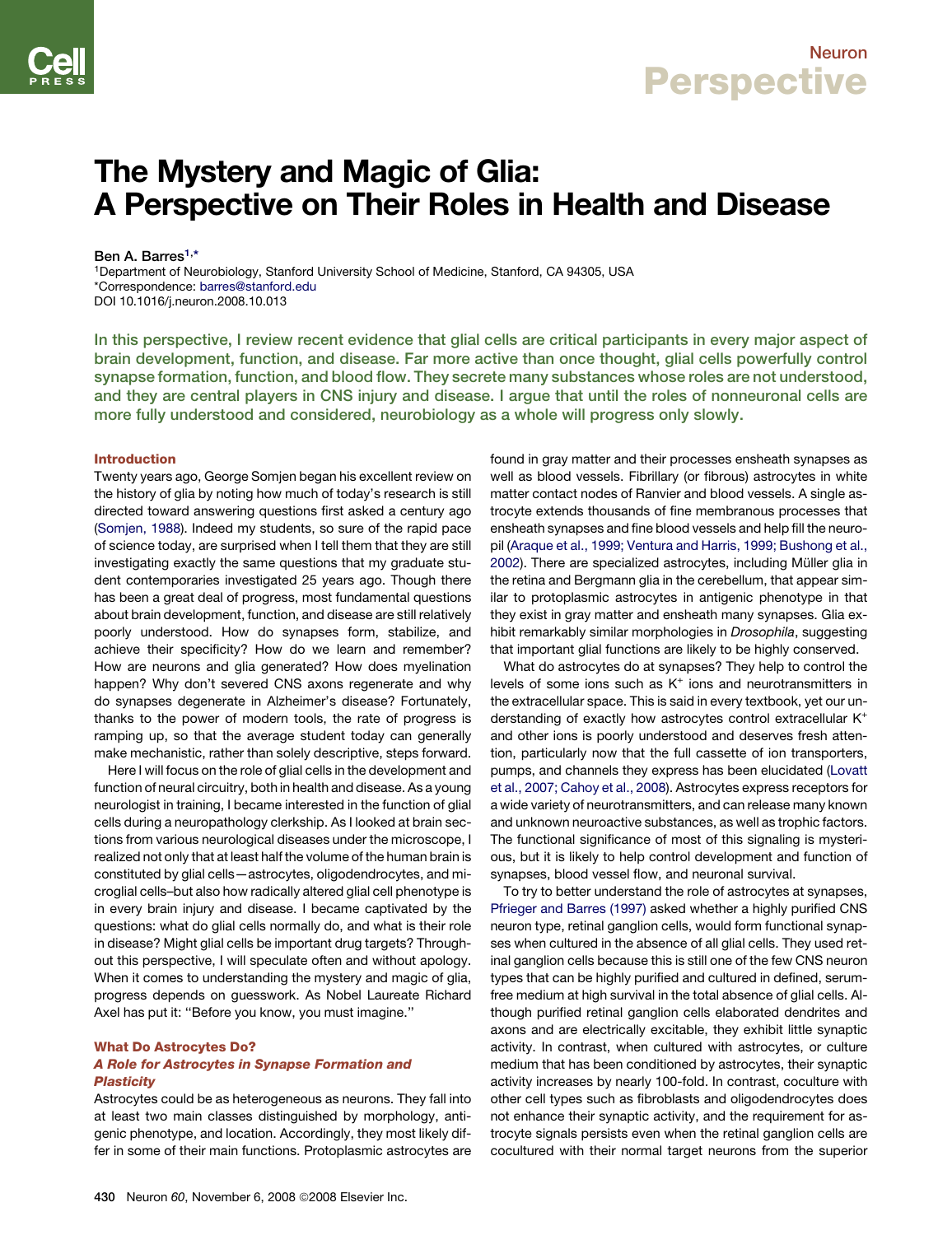

colliculus. Is the ability of astrocytes to enhance synaptic activity due to enhancement of synapse number, synapse function, or both? To find out, [Ullian et al. \(2001\)](#page-9-0) used quantal analyses, FM1-43 imaging, immunostaining, and electron microscopy to determine that few synapses form between retinal ganglion cells in culture in the absence of astrocytes, and that the few synapses that do form are functionally immature. Astrocytes increase the number of synapses that form by nearly 10-fold, but also strongly enhance their presynaptic and postsynaptic function. Similarly, Schwann cells promote the formation and maintenance of the neuromuscular junction ([Feng and Ko, 2008\)](#page-8-0). These findings demonstrated novel, active roles for astrocytes and Schwann cells in promoting synapse formation and function in vitro. The possibility that astrocytes might act similarly in vivo is strongly suggested by the correlation between when and where synapses form and the timing and localization of astrocyte generation in vivo.

What are the signals that astrocytes release that promote CNS synaptogenesis? [Christopherson et al. \(2005\)](#page-8-0) found that astrocytes release a large matrix-associated protein called thrombospondin (Figure 1). Thrombospondins consist of a family of five homologous proteins, which all share the ability to induce synaptogenesis. At least four of these family members are expressed by astrocytes in the brain, particularly during development and after injury. In addition TSP3 remains highly expressed in the normal adult hippocampus and thrombospondins are amongst the few genes that are far more highly expressed in human brain compared with primate brain [\(Caceres et al., 2006](#page-8-0)). Thrombospondin is sufficient to induce synapses that have normal presynaptic and postsynaptic ultrastructure as well as normal clustering of presynaptic and postsynaptic proteins, such as synapsin and PSD-95, respectively. These synapses, however, are postsynaptically silent, lacking glutamate sensitivity. Astrocytes secrete a different protein, not yet identified, that induces postsynaptic glutamate (AMPA) responsiveness ([Christopher](#page-8-0)[son et al., 2005](#page-8-0)). In addition, astrocyte-derived cholesterol powerfully enhances presynaptic function by nearly 100-fold [\(Mauch](#page-9-0) [et al., 2001\)](#page-9-0). Thrombospondin-1/2 null brains have significantly decreased synapse number, providing evidence that astrocytes

#### Figure 1. The Formation of Functional Synapses Is Controlled by Astrocytes in Multiple Steps

Astrocytes secrete proteins called thrombospondins (TSP) that induce neurons to form synapses. The presynaptic function of these synapses is strongly enhanced by astrocyte-secreted cholesterol. The postsynaptic function of synapses, determined by the level of synaptic AMPA glutamate receptors, is strongly enhanced by an as yet unidentified protein secreted by astrocytes. Finally, astrocytes also help to control synapse elimination by secreting an unidentified signal that induces neurons (and possibly also microglia) to express and secrete C1q, which becomes synaptically localized and leads to activation of the classical complement cascade (see text).

normally help to promote synapse formation in vivo. Moreover the neuronal receptor that mediates thrombospondininduced synaptogenesis has recently been identified, and antagonists of this receptor profoundly impair synaptogenesis in vitro and in vivo (C. Eroglu and B.B., unpublished data). Thus, astrocytes secrete many signals that promote synapse formation and function.

One of the great unsolved mysteries in understanding brain development is how short-term changes in sensory activity in neurons can permanently alter synaptic structure during a critical window of brain development. Do astrocytes play a role in critical period plasticity? The possibility that astrocytes may play an important role in this process has recently been reviewed [\(Eroglu](#page-8-0) [et al., 2008\)](#page-8-0). One of the most provocative experiments was performed by Christian Muller, who found that transplantation of immature astrocytes into adult primary visual cortex of cats robustly restored ocular dominance plasticity (Mü[ller and Best,](#page-9-0) [1989\)](#page-9-0). The secretion of thrombospondins by immature astrocytes is under the control of ATP and other neurotransmitters [\(Tran and Neary, 2006](#page-9-0)), suggesting the possibility that neuronal activity may control the ability of astrocytes to promote synaptogenesis. Moreover thrombospondin has been found to be one of the few genes that are highly upregulated in human brain compared with primate brain, suggesting that it may contribute to the greatly enhanced brain plasticity of humans. Removal of inappropriate synaptic connections is also a critical component of brain plasticity ([Boulanger and Shatz, 2004\)](#page-8-0), a process which astrocytes also participate in (see below). Thus, understanding the role of astrocytes in structural synaptic plasticity promises to be a fruitful area for future investigation in understanding how to build neural circuits as well as how to rebuild them after injury. What is as yet unclear is why a neuron-glial interaction is so critical for some, or all, of synaptogenesis. Presumably glial cells play a critical role in controlling the timing, location, number, function, and plasticity of synapses, and perhaps in the evolution of greater synaptic plasticity in human brains.

### Glial Calcium Waves, Gliotransmission, and the Function of Neural Circuits

Do astrocytes actively control neural circuit function in the adult CNS? Astrocytes are highly secretory cells and given their proximity to synapses, it is not surprising that there is emerging evidence that glia secrete many different signals that control synaptic function. But exactly what these signals are, how they are released, and what their functional significance might be are still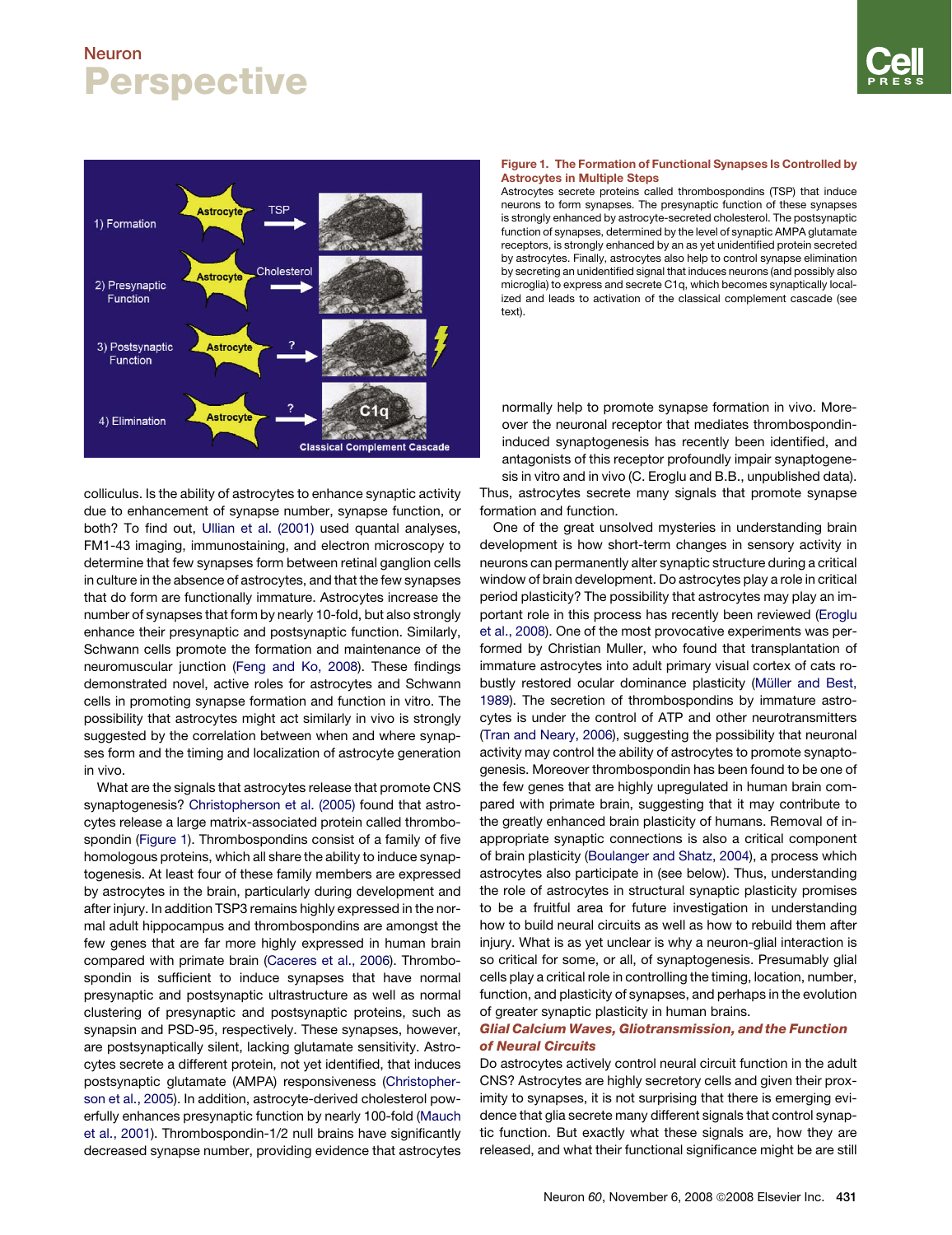open questions. Application of neurotransmitters has long been known to induce robust intracellular calcium waves that propagate between astrocytes in culture. Neurons release a variety of substances such as ATP and glutamate that activate G protein coupled receptors (GPCRs) in astrocytes, which leads to elevation of IP3 and IP3 receptors and calcium release from the endoplasmic reticulum [\(Agulhon et al., 2008](#page-8-0)). Only recently has it been conclusively shown that neuronal activity in awake, mobile mice is correlated with intracellular calcium transients in astrocytes ([Wang et al., 2006; Dombeck et al., 2007; Petzold et al., 2008;](#page-9-0) [Schummers et al., 2008\)](#page-9-0). By imaging these calcium transients, it has been found that astrocytes, like neurons, respond to visual stimuli with distinct spatial receptive fields and sharp tuning to visual stimulus features including orientation and spatial frequency ([Schummers et al., 2008](#page-9-0)). Surprisingly, [Schummers et al. \(2008\)](#page-9-0) found that these astrocyte calcium waves generally did not propagate to other astrocytes in vivo, providing evidence that astrocytes can respond as individual cells, much like neurons, with their own unique response patterns.

All of these groups found that calcium waves in astrocytes correlate with increased microvascular blood flow. Although this might just be a correlation, a variety of pharmacological manipulations provide evidence that neuronal signals induce glial cells to elevate their calcium levels and to release signals that regulate vasodilation. Astrocytes can release either vasoconstrictors or vasodilators depending on context ([Zonta et al., 2003; Metea](#page-10-0) [and Newman, 2006; Gordon et al., 2007](#page-10-0)), but the nature of the signals, relevant contexts, and functional significance is not yet clear. Emerging data suggests that the extent of gap junction coupling between astrocytes is very region and astrocyte dependent, as well as strongly neuronal activity dependent, suggesting the existence of glial circuits [\(Houades et al., 2006](#page-8-0)). This suggests that glial gap junctions may help remove ions and toxin metabolites from synapses, deliver nutrients, or both. This close coupling between neurons, glia, and blood vessels has been termed the neurovascular unit. Neurons, glia, and blood vessels all work together in a close symbiosis to control our cognitive functions, and impairments of this symbiosis correlate with, and may well contribute to, diseases of cognitive dysfunction such as Alzheimer's disease [\(Takano et al., 2007\)](#page-9-0). The significance of the neurovascular unit for normal brain function and brain dysfunction deserves much more attention.

A controversial question in glial biology has been whether neuronal activity, by inducing calcium waves in astrocytes, induces secretion of neuroactive substances from astrocytes back onto synapses in a process known as gliotransmission. Glutamate release at neuron-glial synapses onto NG2-positive glial cells, oligodendrocyte precursor cells (OPCs), has been conclusively demonstrated [\(Paukert and Bergles, 2006\)](#page-9-0), although its function is mysterious. It has been repeatedly claimed, however, that astrocytes in vivo secrete quanta of glutamate by regulated vesicular release. There are many reasons to be skeptical. First, astrocytes, unlike neurons, are highly enriched in the enzyme glutamine synthetase, which degrades glutamate to glutamine. A variety of methods for measuring intracellular glutamate concentrations suggest that whereas levels of glutamate may approach 10 mM within neurons, glutamate does not exceed housekeeping levels within astrocyte cyto-

plasm. Consistent with this, it is easy to detect glutamate immunoreactivity in neurons, but not in astrocytes. Furthermore, astrocytes in vivo do not express any of the known vesicular glutamate transporters, nor do they express any of the components of regulated vesicular release that mediate glutamate release in neurons [\(Cahoy et al., 2008\)](#page-8-0). Some labs have been unable to find evidence for calcium-induced release of glutamate onto postsynaptic neurons (reviewed in [Agulhon et al., 2008](#page-8-0)). Most of the arguments that astrocytes release glutamate in response to elevated calcium in vivo are indirect and are, for instance, based on blockade of a response by mGluR5 pharmacological blockers. However, in the mature brain mGluR5 is primarily expressed by neurons. Overall, the case for regulated release of glutamate from astrocytes onto neurons at tripartite synapses is not convincing.

Although astrocytes do not appear to be capable of vesicular release of the kind used by neurons, recent studies reveal that elevated calcium in astrocytes does induce a special kind of regulated secretion from secretory lysosomes ([Jaiswal et al., 2007;](#page-8-0) [Zhang et al., 2007; Li et al., 2008](#page-8-0)). Secretory lysosomes are enriched in certain cell types such as immune cells and glia. In oligodendrocytes, secretory lysosomes secrete myelin proteins and likely play a critical role in myelination ([Trajkovic et al.,](#page-9-0) [2006\)](#page-9-0). In astrocytes, secretory lysosomes release ATP, and blocking release of ATP from secretory lysosomes blocks propagation of calcium waves between neighboring astrocytes. Although these studies have so far focused on astrocytes in culture, a similar mechanism of release is likely to occur in vivo given that acutely isolated astrocytes express the genes involved in lysosome secretion ([Cahoy et al., 2008](#page-8-0)). ATP release by astrocytes regulates CNS synaptic transmission in vivo ([Pascual](#page-9-0) [et al., 2005\)](#page-9-0), and it is thus likely that this glial release in vivo occurs from secretory lysosomes.

There are many other substances released by astrocytes that are likely to regulate synaptic transmission. Perhaps the most interesting of these is D-serine, an important neurotransmitter that serves as a coagonist with glutamate at NMDA receptors [\(Mus](#page-9-0)[tafa et al., 2004; Panatier et al., 2006\)](#page-9-0). Although mRNA for its synthetic enzyme serine racemase is expressed equally by neurons and astrocytes, only glial cells can synthesize serine, so synaptically available D-serine is likely to be primarily made and secreted by astrocytes. In addition, it is very likely that astrocytes serve as a primary supplier of the four-carbon backbone for de novo synthesis of neuronal glutamate and GABA because pyruvate carboxylase is primarily found in astrocytes ([Hertz et al.,](#page-8-0) [2007; Cahoy et al., 2008\)](#page-8-0). Some evidence suggests that the rate at which astrocytes supply this precursor may limit the rate at which neurons can fire. Astrocytes also make and secrete many unique lipids, including PUFAs, whose possible roles at synapses have so far received little attention [\(Cahoy et al.,](#page-8-0) [2008\)](#page-8-0). In summary, although astrocytes probably do not conduct gliotransmission by secreting vesicular glutamate onto synapses, astrocytes secrete many neuroactive substances such as ATP and D-serine. Our understanding of how and why these substances regulate synaptic function is in its infancy.

#### The Astrocyte Transcriptome

In order to gain new clues to the mysterious function of astrocytes and related cells such as Müller glia, several labs have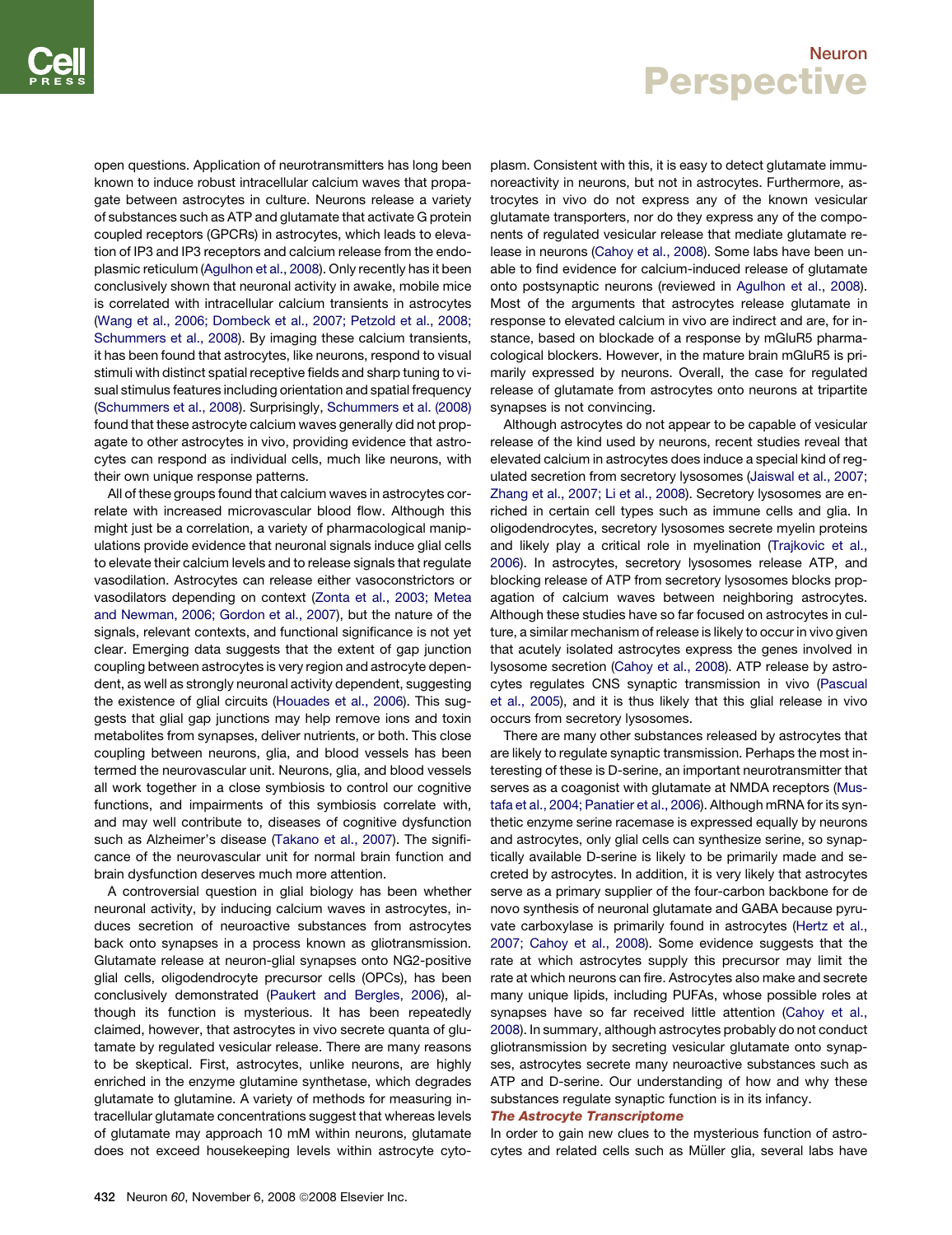

#### Figure 2. Protoplasmic Astrocytes in the Developing Cerebral Cortex

Protoplasmic astrocytes (green) throughout the postnatal day 7 mouse cerebral cortex are visualized by expression of green fluorescent protein (GFP) in a transgenic mouse in which GFP expression is driven from a bacterial artificial chromosome (BAC) using the Aldh1L1 promoter. Image from [Gensat.org](http://Gensat.org).

developed new methods to isolate highly purified glial cell types in order to extract their mRNA, gene profile it using Affymetrix gene chips, and compare it with neurons. This has allowed elucidation of the astrocyte, oligodendrocyte, neuron, and Müller glial transcriptomes ([Lovatt et al., 2007; Cahoy et al., 2008;](#page-9-0) [Roesch et al., 2008](#page-9-0); these are available as supplemental Excel spreadsheets from the journal web sites; the mouse all-exon data set from Cahoy et al. consisting of 1.2 million probe sets worth of exon expression data is too large to be posted as an Excel spreadsheet but is now available at [http://innateimmunity.](http://innateimmunity.mcb.harvard.edu/exonarray/cahoy.html) [mcb.harvard.edu/exonarray/cahoy.html;](http://innateimmunity.mcb.harvard.edu/exonarray/cahoy.html) see [Supplemental](#page-8-0) [Data,](#page-8-0) available online, for further deatils). Only a brief coverage of a few of the interesting findings from analysis of these transcriptomes is possible here. Many new astrocyte-specific genes were identified. Aldh1L1 (Figure 2) was identified as a highly specific antigenic marker for astrocytes with a substantially broader pattern of astrocyte expression than the traditional astrocyte marker GFAP (a monoclonal that works well for staining rat Aldh1L1 is now available from Neuromab, Aldh1L1-GFP mice are available from Gensat, and Aldh1L1-Cre mice will soon be available from Jackson Labs). The transcriptomes of oligodendrocytes and astrocytes were not more similar to each other than to neurons, thus calling into question the concept of a glial cell class. Interestingly, several evolutionarily conserved phagocytic pathways were found to be highly enriched in astrocytes including the Draper/Megf10 and Mertk/integrin alpha(v)beta5 pathways, suggesting that mammalian astrocytes may be professional phagocytes. Similarly the Draper/Megf10 pathway

has been previously localized to *Drosophila* astrocytes where it mediates axon pruning, and recently it has been localized to Schwann cells as well, which is interesting because Schwann cells mediate clearance of degenerating myelin as well as eliminated synapses at the developing neuromuscular junction [\(Bishop et al., 2004\)](#page-8-0). These findings raise the interesting possibility that astrocytes are actively mediating synapse elimination by phagocytosis using these pathways during development, normal adulthood, or after injury. This function is reminiscent of the role of retinal pigment epithelial cells that mediate daily clearance of the shed outer segments of photoreceptors via the Mertk pathway.

One longstanding idea is that astrocytes may be critical in promoting neuronal survival by releasing neurotrophic factors. Known neurotrophic factors do not strongly promote the survival of most types of CNS neurons the way that they do for PNS neurons. It has been known for 30 years, however, that astrocytes in culture release neurotrophic signals that strongly promote CNS neuron survival ([Banker, 1980](#page-8-0)), and that in vivo astrocyte survival is necessary for CNS neuron survival [\(Wagner et al., 2006](#page-9-0)). However, what the identities of these astrocyte-secreted signals are and how they promote neuronal survival are still unanswered questions. Astrocytes might promote neuron survival simply by virtue of inducing CNS neurons to form synapses, or they may secrete other signals that activate specific neuron survival pathways. The transcriptomes reveal a large variety of trophic factors made by astrocytes that suggest they may in fact contribute to neuronal survival, and this will be interesting to explore in future studies. One of the greatest mysteries surrounding the astrocyte transcriptome is that the functions of most of its most highly expressed specific genes are still relatively poorly understood. These genes include ApoE, ApoJ, MFGE8, and cystatin C. The first three of these, however, are likely to function as lipid or lipid-associated signal carriers in the lipoprotein particles that astrocytes secrete, and possibly also function as opsonins to coat unwanted debris or synapses and enable their phagocytic clearance by astrocytes.

There are many other fundamental questions about astrocytes that gene profiling should be helpful for in future studies. First, the gene profiles indicate a surprising amount of regional astrocyte heterogeneity. As one example, astrocytes largely present in the thalamus express high levels of the NMDA receptors 1 and 2C. Bergmann glia continue to express in the adult brain many astrocyte genes that are otherwise only expressed by immature astrocytes in postnatal brain, which suggests the possibility of some unusual sustained structural plasticity of adult cerebellar Purkinje cells. A better understanding of the nature of astrocyte heterogeneity will likely provide new insight into astrocyte functions. Second, gene profiling will help to understand how white matter (fibrous) and gray matter (protoplasmic) astrocytes compare and how they differ in function. Finally, gene profiling has great potential to provide new insight into the functional roles of reactive astrocytes.

### Astrocytes, the Blood-Brain Barrier, and Disease

Vascular cells are a major cellular constituent of the brain [\(Fig](#page-4-0)[ure 3\)](#page-4-0) and have recently emerged as important, though relatively neglected, contributors to brain development and function. Vascular cells guide developing axons ([Makita et al., 2008](#page-9-0)), provide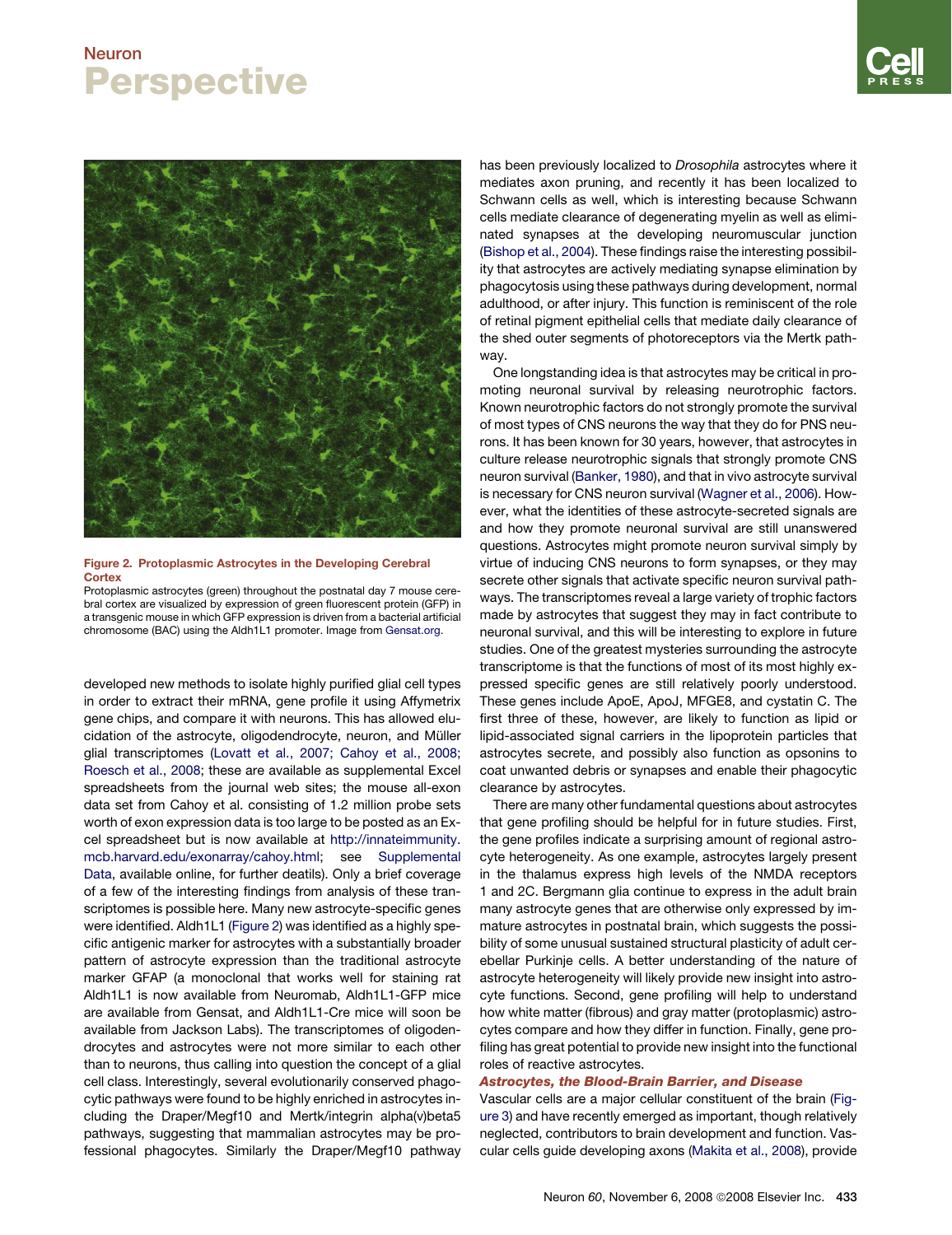<span id="page-4-0"></span>

Figure 3. Vascular Cells Are a Major Cellular Constituent in the Human Brain

Blood vessels represent a substantial fraction of the volume of the brain. Vessels were visualized by filling them with a plastic emulsion, after which brain parenchymal tissue was dissolved (from [Zlokovic and Apuzzo, 1998](#page-10-0)).

trophic support and differentiation signals to neurons and stem cells [\(Shen et al., 2004; Dugas et al., 2008\)](#page-9-0), and provide a niche for neural stem cells [\(Tavazoie et al., 2008](#page-9-0)). One role commonly noted in textbooks for astrocytes is that they induce the bloodbrain barrier, although there is still relatively little evidence that they do so in an uninjured brain. The blood-brain barrier is actually several different barriers that include tight junctions between brain endothelial cells, low brain endothelial rates of endocytosis, and a high level of multiple export and import transporters ([Zlokovic, 2008\)](#page-10-0). A role for astrocytes has been suspected because reactive astrocytes clearly play a critical role in sealing the barrier after brain injury ([Bush et al., 1999\)](#page-8-0) and because the barrier has long been believed to be formed postnatally concurrently with astrocyte generation. However, recent studies have demonstrated that the blood-brain barrier is fully intact from the earliest time that blood vessels enter the CNS parenchyma, about embryonic day 11 or 12 in mice ([Saunders et al., 2008;](#page-9-0) R. Daneman and B.B., unpublished data). Different signaling pathways control different aspects of the barrier and include Wnt signaling, which derives from neural stem cells and drives CNS-specific angiogenesis, brain endothelial migration, and expression of at least some importers (R. Daneman, D. Agalliu, L. Zhou, F. Kuhnert, C. Kuo, and B.B., unpublished data). In postnatal development, after stem cells are largely depleted, these functions may be taken over postnatally by astrocytes, which may thus serve more of a maintenance function than an initial blood-brain-barrier-inducing function ([Cahoy et al., 2008](#page-8-0)). Given the large number of signals and cell types that participate in controlling the blood-brain barrier, it is not surprising that so many different brain diseases can compromise this barrier.

Because astrocytes constitute nearly half of the cells in the human brain, there is no CNS disease that does not substantially involve astrocytes. Astrocyte swelling is a dramatic and very harmful component of any acute neurological injury including stroke and brain trauma, yet we still do not understand well why astrocytes are more likely to swell than neurons and how this swelling can be lessened. Neurological diseases, including dysmyelinating diseases and epilepsy, can result from mutations of astrocyte genes. Reactive gliosis (astrocytosis) also accompanies every neurological disease. Although reactive astrocytosis clearly is beneficial in that it can encapsulate infections and help seal a damaged blood-brain barrier, there are many ways in which it has been found to be harmful. Glial scarring contributes substantially to the glial cues that inhibit severed CNS axons from regenerating [\(Silver and Miller, 2004\)](#page-9-0). Reactive astrocytes upregulate synapse-inducing genes such as thrombospondins, which have the potential to help repair the brain ([Liauw et al.,](#page-9-0) [2008\)](#page-9-0) but may also induce unwanted synapses that can cause epilepsy or neuropathic pain [\(Boroujerdi et al., 2008](#page-8-0)). In addition, recent studies have found that sick astrocytes can release a profoundly neurotoxic signal. For instance, mutant astrocytes carrying the SOD1(G93A) allele release a toxic signal that rapidly kills wild-type motor neurons [\(Di Giorgio et al., 2007; Nagai et al.,](#page-8-0) [2007; Lobsiger and Cleveland, 2007](#page-8-0)).

A critically important area of neuroscience research today is to understand the pathophysiology of stroke, one of the most common neurological diseases. Other than clot-busting drugs, there are not yet good treatments that minimize brain tissue loss and dysfunction after stroke. Perhaps before we can successfully treat stroke, we need to more fundamentally understand why the CNS is so much more vulnerable to ischemia than non-CNS tissues. Thirty years ago in medical school, I was taught that neurons are more vulnerable to ischemia than any other cell type in the body. Excitotoxicity is certainly a central element of ischemic damage that is unique to the CNS. But in the light of modern-day knowledge, I often wonder whether it is also possible that neurons have exactly the same intrinsic vulnerability to ischemia as any other cell type. The greater brain vulnerability to ischemia might simply reflect the lower redundancy and repair ability of the brain compared those of the liver or the kidney. Or alternatively it might reflect the special nature of the division of metabolic labor between neurons and glia. It is a good time for more graduate students and postdocs to begin addressing these questions.

#### How Do Oligodendrocytes Myelinate?

If the close association of astrocytes with neurons reflects the importance of their functional interactions, perhaps there is no more intimate cellular interaction than that of oligodendrocytes and Schwann cells wrapping their membranes around axons to form myelin. In addition to providing insulation and trophic support to neurons, myelinating glia are active participants in nervous system function, sculpting the structural and electrical properties of axons by controlling their diameter, as well as the spacing and clustering of ion channels at nodes and paranodes. Schwann cells also help promote the regeneration of axons and the formation and function of synapses at the neuromuscular junction. Surprisingly, our understanding of how Schwann cells and oligodendrocytes myelinate is still very limited. Oligodendrocytes are generated by OPCs that migrate from their germinal zones during development and after injury to regions where axons are unmyelinated, ensheath these axons, and then wrap them. Whereas the mechanisms of wrapping remain largely unknown, neuregulin-1 has been identified as a critical axonal signal controlling myelination in the PNS, and gliomedin has been identified as a key Schwann cell signal that triggers clustering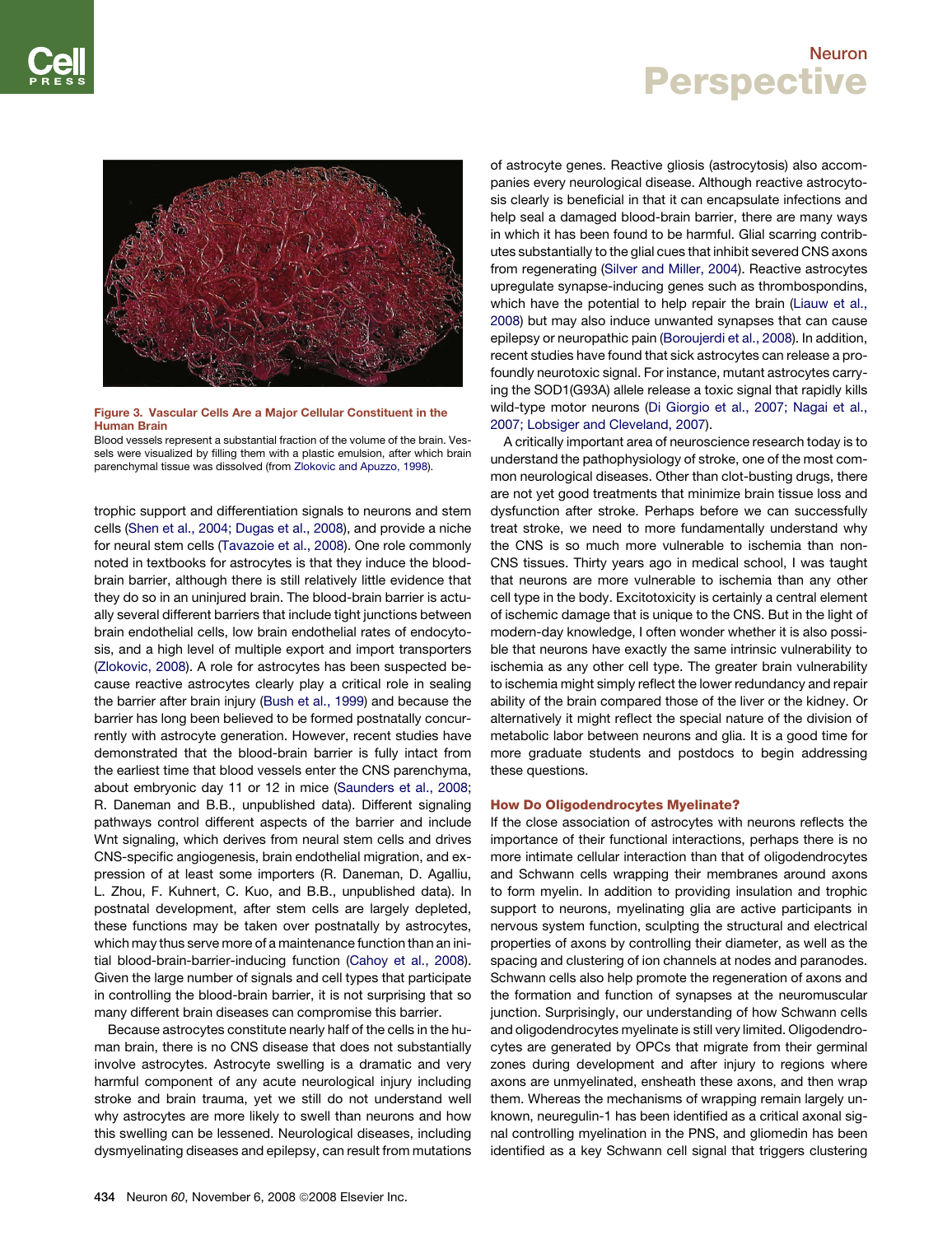of sodium channels at nodes of Ranvier ([Eshed et al., 2005;](#page-8-0) [Brinkmann et al., 2008\)](#page-8-0). Although it was long thought that the signals in the CNS and PNS would be the same, differential regulation of sensory axonal signals by NGF indicated that distinct mechanisms are involved ([Chan et al., 2004](#page-8-0)). Indeed, the neuregulin-1 isoform controlling Schwann cell myelination turned out not to be essential for CNS myelination, and gliomedin has not been implicated in ion channel clustering induced by oligodendrocytes. Similarly, the molecular mechanisms that enable oligodendrocytes to recognize, ensheath, and wrap axons are not known. Progress has been slow in part because myelination is largely a vertebrate adaptation, so forward genetic screens have not been practical. In addition, knockout mice that do not express major myelin proteins and lipids are surprisingly good at myelinating, with the exception of myelin basic protein, which is clearly required for wrapping in the CNS (but not PNS). As for the astrocyte transcriptome, the oligodendrocyte transcriptome has revealed a large number of highly expressed, oligodendrocyte-specific molecules whose roles are mostly unknown ([Niel](#page-9-0)[sen et al., 2006; Cahoy et al., 2008\)](#page-9-0). Zebrafish has emerged as a powerful new genetic model system for the study of myelination and node of Ranvier formation ([Pogoda et al., 2006\)](#page-9-0).

Another long-time limitation in studying the molecular basis of CNS myelination has been the lack of a rapidly myelinating culture system. In general, when CNS cultures consisting of mixed neurons and glia are prepared, they need to be cultured for at least 30 days before substantial myelination occurs. A recently developed coculture system that enables rapid myelination of CNS axons offers new opportunities for molecular dissection of multiple stages of myelination. Purified CNS neurons can be cultured as ''reaggregates'' so that they extend dense beds of axons, which can then be seeded with purified OPCs in a serum-free medium ([Watkins et al., 2008](#page-9-0); Figure 4). In this system, myelination occurs in three stages that are under differential control. First, OPCs are largely inhibited from differentiating into oligodendrocytes by axonal signals. Although all of these inhibitory axonal signals are not yet known, Notch ligands such as Jagged1 contribute, because genetic or pharmacologic disruption of Notch1 signaling favors oligodendrocyte differentiation. Despite expressing myelin proteins, these newly differentiated oligodendrocytes do not robustly ensheath axons unless gamma secretase activity within the oligodendrocytes is inhibited either genetically or pharmacologically. Interestingly, the ensheathment of multiple axons by each oligodendrocyte seems to be a coordinated event. Oligodendrocytes, observed by time-lapse microscopy, do not ensheath their various axons sequentially at different times, but rather ensheath them all within only a brief period, typically just 12–18 hr. For this concurrent ensheathment to be triggered, an OPC seems to need to contact a sufficient number of axons within the first 12 hr or so of its differentiation. This implies the existence of a nuclear program that controls ensheathment: cleavage of a gamma secretase substrate may release a C-terminal fragment that enters the nucleus and inhibits ensheathment; reduction of gamma secretase activity would then regulate this nuclear program, enabling ensheathment of multiple axons at once. One hypothesis suggested by these findings is that an unidentified axonal signal triggers ensheathment by inhibiting gamma secretase activity within oligodendrocytes.



Figure 4. Myelinating Oligodendrocytes in Coculture with Retinal Ganglion Cells

Green represents myelin basic protein immunoreactivity, which labels oligodendrocytes and myelin. Blue is the DAPI nuclear dye. Red is NG2 chondroitin sulfate proteoglycan immunoreactivity, which labels oligodendrocyte precursor cells. Cocultures were prepared as described in [Watkins et al. \(2008\)](#page-9-0).

Finally, simplified culture systems have revealed that myelinating oligodendrocytes receive a helping hand from astrocytes, particularly in the later stage of wrapping [\(Ishibashi et al., 2006; Soren](#page-8-0)[sen et al., 2008; Watkins et al., 2008\)](#page-8-0). The complete picture of the ways in which astrocytes promote more rapid wrapping is not yet clear, but could include providing both signals, such as LIF, and material contributions in the form of packaged lipids. Some evidence suggests that this support may be preferentially provided by white-matter- rather than gray-matter-derived astrocytes. By characterizing astrocyte functions, and by identifying the gamma secretase substrate within oligodendrocytes, which may connect an axonal signal with a nuclear program in oligodendrocytes, it should be possible to make future steps forward in understanding the molecular basis of CNS myelination.

Many diseases of the nervous system involve myelin. Multiple Sclerosis is one of the most common neurological diseases. It involves demyelination due to an autoimmune attack on myelin and oligodendrocytes. Although in most cases of relapsing and remitting Multiple Sclerosis, it appears that there is initial remyelination due to the generation of new oligodendrocytes and new myelin, at some point in the disease this repair process fails. It is not known whether repair fails because of exhaustion of new OPCs, a deficiency in the relevant axonal signals or electrical activity that induces OPC proliferation and myelination, a diversion of OPCs into an astrocyte differentiation pathway, or the development of inhibitors that prevent migration or myelination by OPCs. The answer may lead to new drugs that promote myelin repair. Oligodendrocytes are also lost in brain trauma and spinal cord injury either directly or as an indirect result of axon injury and degeneration. Axonal signals, not yet identified, are required for the survival of oligodendrocytes. Reciprocally, demyelinated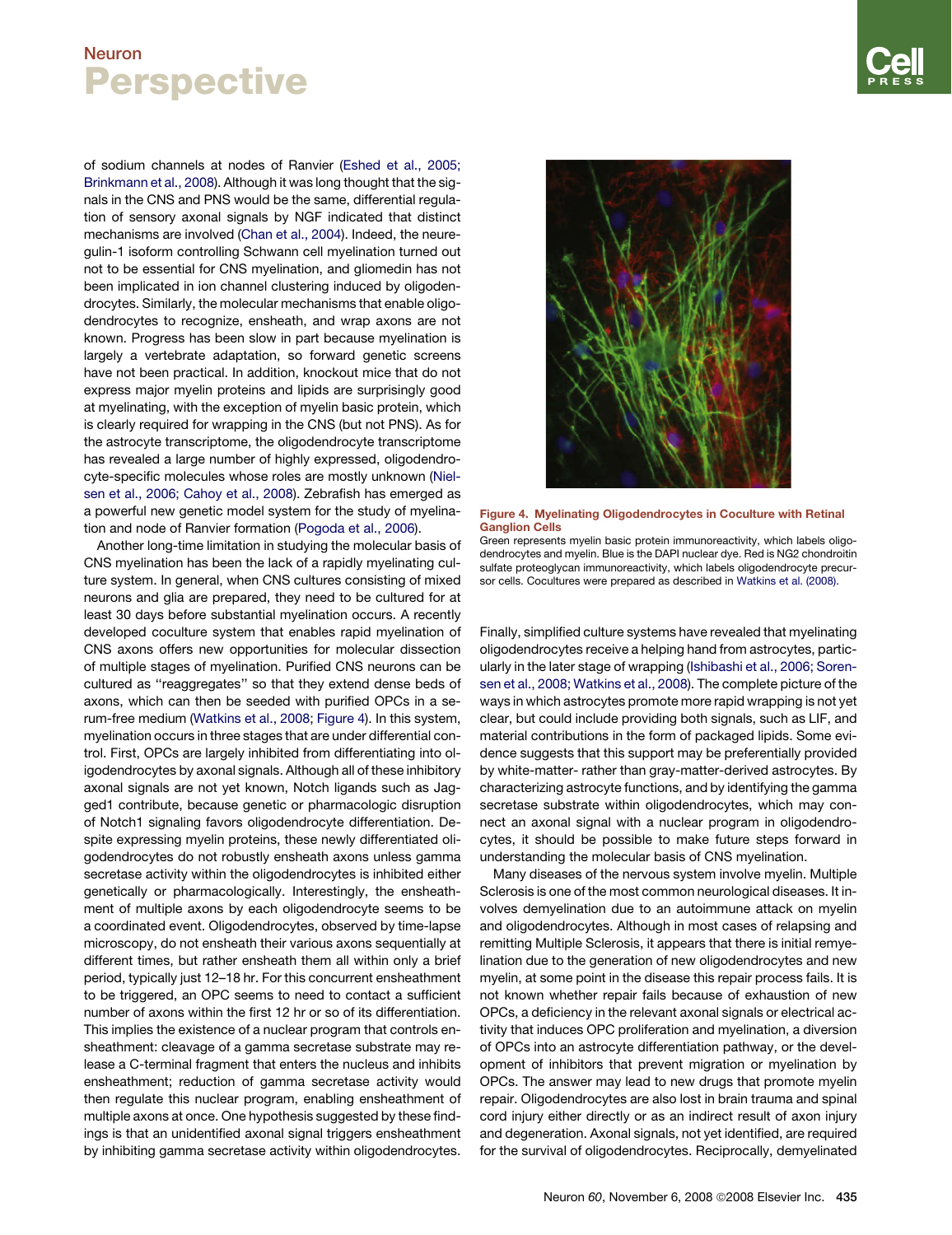axons do not survive indefinitely when they lose their myelin, and this failure mechanism is also unclear.

Surprisingly, there is new evidence that major depressive disorder may involve a massive loss of oligodendrocytes and myelin within the temporal lobe. When mRNA extracted from human temporal lobes was analyzed by gene profiling, a 3-fold decrease in all oligodendrocyte genes was found ([Aston et al.,](#page-8-0) [2005](#page-8-0)). These findings corresponded well to a histological loss of oligodendrocytes that had been observed in previous studies, and occurred regardless of whether the patients had been treated with antidepressant medication. Over the past 50 years of intensive study, loss of myelin is the most dramatic abnormality to ever be reported in this very common disorder. A long-prevailing view has been that depression is a disorder caused by low CNS serotonin levels, but it is interesting to note that oligodendrocytes express high levels of dopa decarboxylase [\(Cahoy](#page-8-0) [et al., 2008\)](#page-8-0), a serotonin synthetic enzyme. These findings suggest the possibility that low serotonin levels are an effect rather than a cause of depression. It is critical that additional studies be conducted to confirm these findings, because if they are correct, there are important implications for developing new treatments. Although based on rodent studies, it has long been thought that oligodendrocytes do not turn over appreciably during a lifetime, it is possible in humans that they are slowly replaced, much as is now known to occur for hippocampal neurons. If this rate of new generation is even slightly lessened, for instance by stress, this could lead over time to substantial loss of myelin. If so, new treatments that promote the generation of new oligodendrocytes might be beneficial.

#### What Are the Roles of Microglia?

Immune system cells called microglia constitute about 10% of CNS glia ([Hanisch and Kettenmann, 2007; Soulet and Rivest,](#page-8-0) [2008](#page-8-0)). Much mystery surrounds the functions of microglia in health and in disease. Like perivascular macrophages of the brain, microglia are derived from uncommitted myeloid progenitor cells that invade the brain neonatally [\(Santambrogio et al.,](#page-9-0) [2001](#page-9-0)). In vitro, these myeloid progenitor cells are bipotential; depending on context, they can become phagocyte-like cells or immature dendritic-like cells. Within the normal brain, it is unclear exactly what their phenotype is; many or all may retain a relatively uncommitted state. Like other glial cell types, much of their function remains mysterious, and like reactive astrocytes, there has been much debate about whether their functions are helpful or harmful. There is increasing evidence for microglial heterogeneity within the brain, with antigen-presenting dendritic cell types present even within uninjured brain tissue ([Carson et al., 2007;](#page-8-0) [Bulloch et al., 2008; Bailey-Bucktrout et al., 2008; Gowing](#page-8-0) [et al., 2008](#page-8-0)). Normally macrophages are situated in the perivascular space, whereas microglia are located within the brain parenchyma. Within the normal brain, microglia appear to act as sensors of the extracellular environment, rapidly responding to and potentially communicating changes or injury to surrounding neural cells or non-CNS immune cells. Recent in vivo time-lapse imaging has revealed dynamic interactions between microglia and neurons in the brain following lesion or injury ([Davalos](#page-8-0) [et al., 2005; Nimmerjahn et al., 2005\)](#page-8-0). Although microglia display at least some phagocytic ability, so far they do not appear to

have the strong professional phagocytic ability exhibited by activated macrophages. Many recent papers have found that amyloid deposits and degenerating CNS myelin are far more robustly phagocytosed by macrophages than microglia. Dendritic microglia have recently been demonstrated to present myelin antigens to T cells within the brain, where they play a critical role in driving the progression of relapsing experimental autoimmune encephalomyelitis, a mouse model of the demyelinating disease Multiple Sclerosis ([Miller et al., 2007](#page-9-0)).

Activated microglia secrete high levels of many cytokines including TNFa, a proinflammatory cytokine involved in demyelinating and other diseases. TNF $\alpha$  signals directly to lymphocytes and macrophages to control their function, but recent studies have called attention to its actions on neural cells as well. Microglial-derived  $TNF\alpha$  plays a critical role in promoting generation of new oligodendrocytes in mouse models of demyelination [\(Arnett](#page-8-0) [et al., 2001\)](#page-8-0). Cytokines released by microglia weaken the integrity of the blood-brain barrier in brain inflammation. TNFa even plays a role in controlling normal function and plasticity of neural circuits in vitro and in vivo [\(Stellwagen and Malenka, 2006;](#page-9-0) [Kaneko et al., 2008](#page-9-0)). Blockade of activity in hippocampal neurons scales up the size of their synaptic inputs, an effect dependent on microglia-derived  $TNF\alpha$  (although astrocytes in culture have frequently been suggested to secrete  $TNFx$ , it is likely that this  $TNF\alpha$  derives from microglia, which generally heavily contaminate astrocyte cultures). Astrocytes and OPCs express TNFa receptors, but it is unclear whether neurons normally do. Thus, it is possible that microglial  $TNF\alpha$  exerts its effects on neurons indirectly by acting on synaptic astrocytes. The effects of cytokines on neuronal activity, both normally and after injury, are worthy of much further attention.

In addition to affecting synaptic activity, emerging data point to an important role for microglia during CNS development in mediating the selective elimination of inappropriate synaptic connections during the formation of mature neural circuits. The initiating protein of the classical complement cascade called complement component 1 q (C1q) is highly deposited on many synapses throughout the developing CNS ([Stevens et al.,](#page-9-0) [2007\)](#page-9-0). Little C1q is present in the adult CNS, but postnatally, immature astrocytes release a signal that induces neuronal (and possibly also microglial) expression and secretion of C1q. Although neuronal C1q was observed primarily within the retina, microglia throughout the developing, but not adult, CNS express extremely high levels of C1q. Secreted C1q binds to and tags developing synapses. Then, at some or all of these synapses, the classical complement cascade becomes activated, leading to the synaptic deposition of the complement component C3. Mice deficient in complement protein C1q or C3 fail to eliminate many CNS synapses, as shown by the failure of anatomical refinement of retinogeniculate connections and the retention of excess functional retinal innervation by lateral geniculate neurons. How do complement-tagged synapses get removed? It is likely they are phagocytosed by microglia. Microglia express high levels of C3 receptors, and binding of C3 to this receptor signals microglia and macrophages to phagocytose. In fact, microglia are well known to phagocytose synaptic terminals of spinal and hypoglossal motor neurons following injury in a process known as synaptic stripping, although it is not yet known whether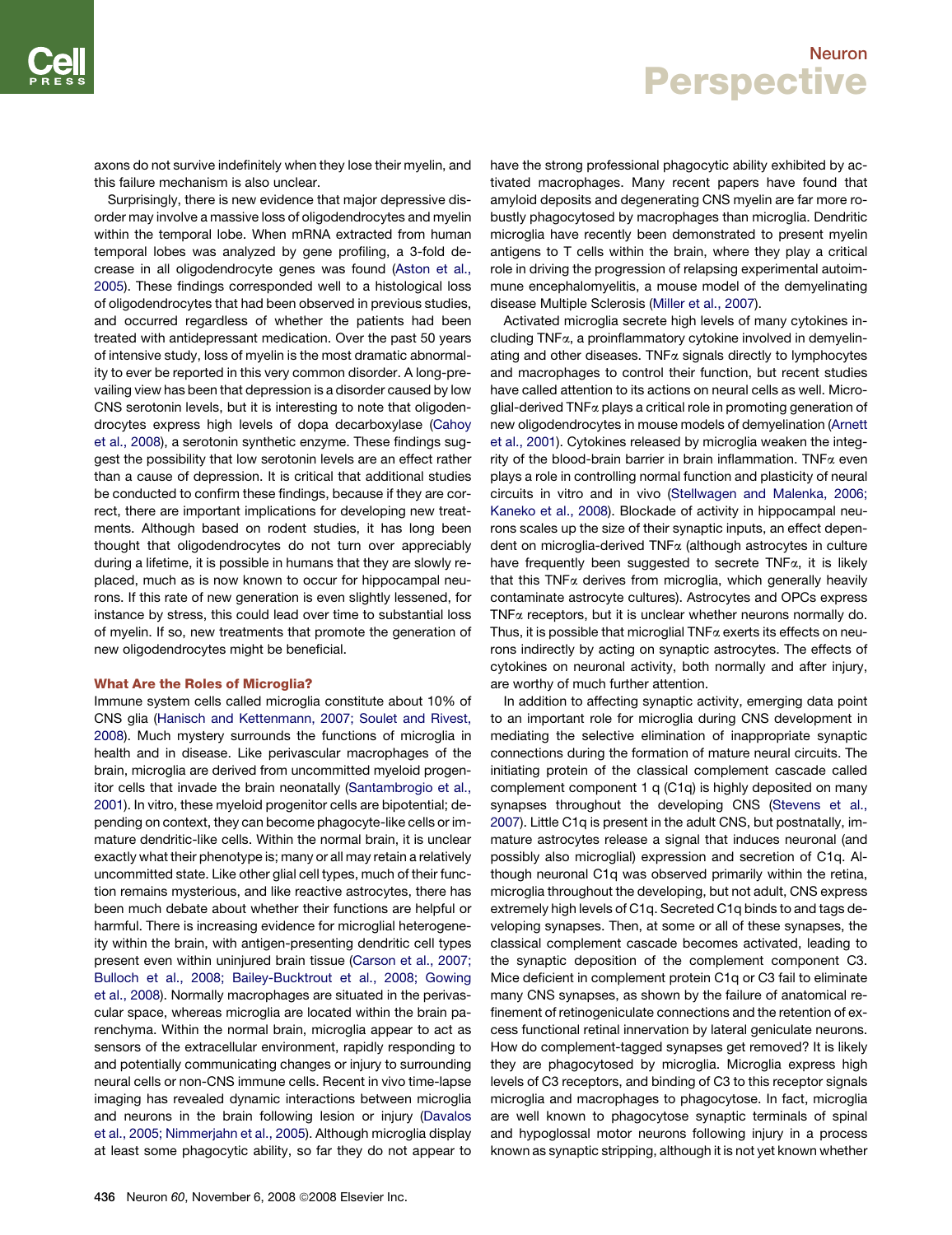this process is also complement cascade dependent. These findings add to the growing evidence that immune system molecules are crucial for the patterning of neural circuits [\(Boulanger](#page-8-0) [and Shatz, 2004; Huh et al., 2000](#page-8-0)) and support a model in which unwanted synapses are tagged by complement proteins for elimination by phagocytic cells.

These findings indicate that the immune system plays important roles in normal brain function and raises the question of whether it plays similar roles in brain disease. Interestingly, C1q levels have been demonstrated to be substantially elevated in most acute and chronic CNS diseases, particularly neurodegenerative diseases. For instance, C1q become elevated and localized to retinal synapses as the earliest manifestation of the disease process in a mouse model of glaucoma ([Stevens et al.,](#page-9-0) [2007\)](#page-9-0). In Alzheimer's disease, C1q levels within the CNS have been found to be as much as 70-fold elevated. This is interesting because Alzheimer's disease is a disease of massive synapse loss. It has been estimated that by the time even the earliest cognitive loss can be detected in an Alzheimer's patient, some regions of their brain have already lost as many as 80% of their synapses. So far, mouse models of Alzheimer's disease have not exhibited such a profound synapse loss. Nonetheless, C1q deficiency has been shown to be predictive in a mouse model of Alzheimer's disease [\(Fonseca et al., 2004\)](#page-8-0). Thus, classicalcomplement-cascade-mediated synapse loss may be a central feature of neurodegenerative diseases such as Alzheimer's disease, ALS, Multiple Sclerosis, and glaucoma. If so, drugs that block synaptic complement cascade activation have the potential to minimize neurodegeneration in these diseases.

The role of microglia in neurological disease is now the matter of much intrigue and debate. Microgliosis and reactive astrocytosis generally occur together, but it is not known whether there is a causal connection and if so in which direction. Astrocytes release signals such as CSF-1 and ATP that can signal to microglia, whereas microglia release signals such as  $TNFx$  that can signal to astrocytes. Nor is there agreement on whether lessening either type of gliosis will be helpful or harmful. The answer may well depend on the type and stage of each disease process. This is an emerging, understudied area of research that will undoubtedly remain fruitful for a long time, and it is likely to teach us much about normal and abnormal brain function.

#### Could Glial Cells Be Important Drug Targets?

As we have seen, virtually every aspect of brain development and function involves a neuron-glial partnership. Therefore, the answer to every important question about brain disease will also involve glia. The most common brain diseases include traumatic brain injury, stroke, spinal cord injury, Multiple Sclerosis, epilepsy, Alzheimer's disease, Parkinson's disease, and ALS, Down's syndrome, glioma, major depressive disorder, and autism. Other than palliative treatments, we currently have few effective treatments that block the underlying disease process for any of these disorders, and we cannot repair and restore a damaged brain yet. An obvious reason is that for each of these diseases we still do not understand many basic aspects of their pathophysiology. In every one of these diseases, glial cells are central contributors, yet their roles are often neglected [\(Miller,](#page-9-0) [2005\)](#page-9-0). If we want to keep neurons from dying or misbehaving in these diseases, we must understand how glial pathology contributes to neuronal dysfunction and vice versa ([Lobsiger and](#page-9-0) [Cleveland, 2007](#page-9-0)). Over 1000 drug trials for stroke have now failed [\(O'Collins et al., 2006\)](#page-9-0). In most of these trials, neurons were exclusively targeted, for instance using drugs that blocked neuronal glutamate receptors. Yet the extent to which astrocytes are killed in stroke or in neurodegenerative processes has received relatively little attention. If the glia that support the neurons are killed, how can the neurons be saved by just targeting the neurons? Quite possibly saving astrocytes from dying in neurological disease would be a far more effective strategy than trying to save neurons (glia already know how to save neurons, whereas neuroscientists still have no clue).

Therefore if we are to make progress in understanding normal and abnormal neurobiology, we have to start teaching neurobiologists more about how neurons interact with other cell types including glia, vascular cells, and immune cells. The explosion in interest in neurobiology among young people today has lead to the creation of an undergraduate major in neurobiology at most universities, which has arguably substantially undermined interdisciplinary training of neurobiologists. An undergraduate degree in engineering, physics, bioinformatics, immunology, or genetics, perhaps along with a minor in neuroscience, would make far more sense. One solution may be to offer undergraduates additional options, perhaps the option of a major in neuroengineering or neurogenetics. There is much to be said for the creation of a coterm masters degree in human biology and disease (the equivalent of the first year and a half or so of medical school) for undergraduates interested in translational research or obtaining a broader perspective of brain function in the context of a whole organism, but not interested in clinical practice (see [http://msm.stanford.edu\)](http://msm.stanford.edu). Such programs would help to deploy our young scientists far more effectively. It is unfortunate that today's conservative funding climate encourages, indeed almost mandates, students to continue in their own labs working on exactly the same focused areas of research that they trained in. Having 20,000 neuroscientists that study LTP while only 20 are studying glia simply makes no sense. In the growth of knowledge, as in the growth of savings, diversification makes all the difference.

The pipelines are now starting to run dry at major pharmaceutical companies. A business model does not seem to work well when it comes to understanding pathophysiology because of the high risk nature of this research. But new treatments will only come when we have a deep mechanistic understanding of disease processes. It is therefore urgent that more academic scientists be involved in this quest. If we are to develop new treatments more rapidly, then academia, pharmaceutical companies, philanthropists, venture capitalists, and nonprofit foundations will have to innovate completely new ways of working together. Interesting new attempts at a more collaborative approach include the Adelson Medical Foundation, Fast Forward ([www.](http://www.fastforward.org) [fastforward.org](http://www.fastforward.org)), the CHDI Foundation [\(Pacifici and Rankin,](#page-9-0) [2008\)](#page-9-0), and the Myelin Repair Foundation [\(www.myelinrepair.](http://www.myelinrepair.org) [org\)](http://www.myelinrepair.org). Let's all work together—if we can cure neurological diseases, there will be more than enough credit to share.

And please don't forget the glia! Quite possibly the most important roles of glia have yet to be imagined.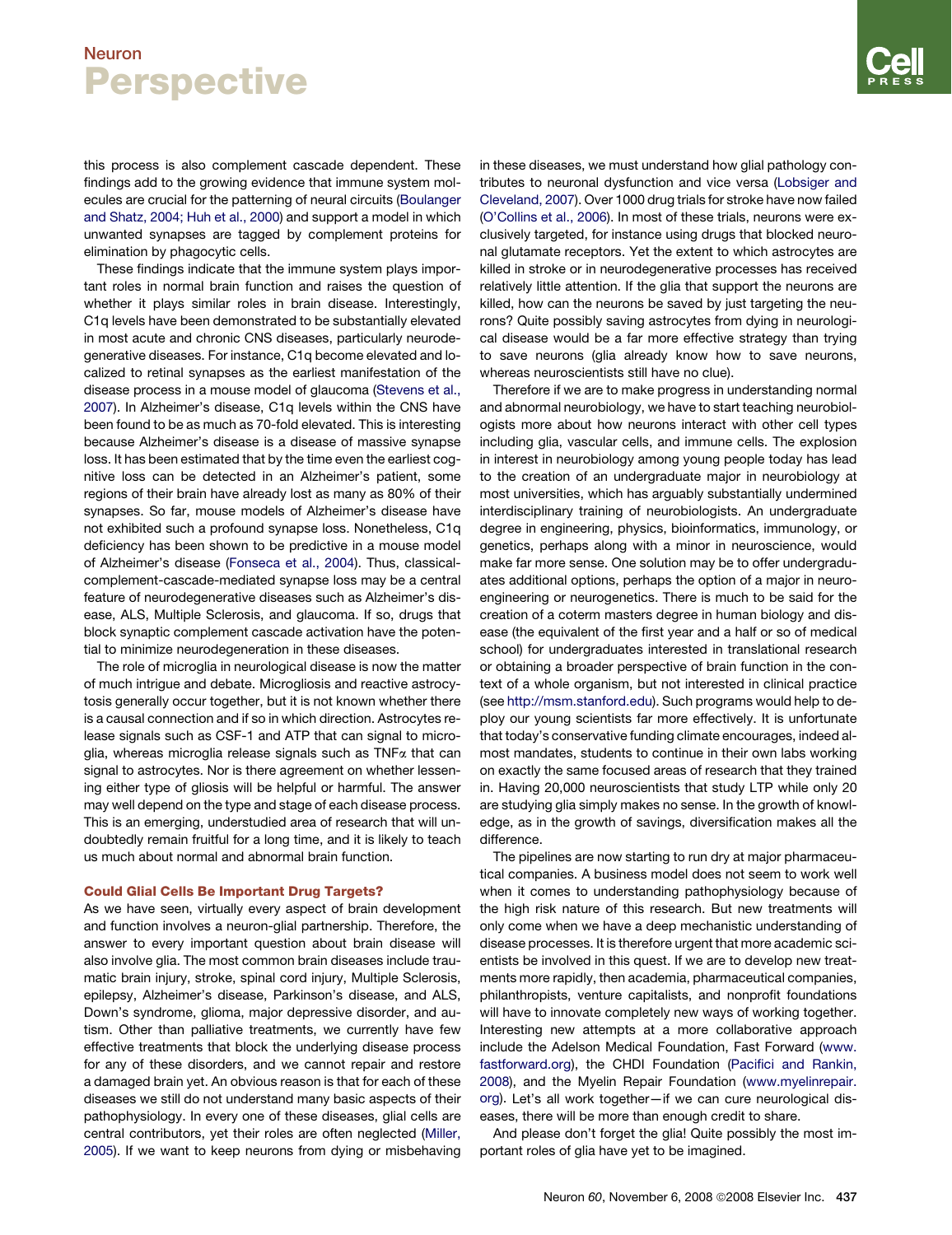#### <span id="page-8-0"></span>SUPPLEMENTAL DATA

The supplemental data for this article contain a set of instructions on how to use the All Exon Browser and can be found at [http://www.neuron.org/](http://www.neuron.org/supplemental/S0896-6273(08)00886-6) [supplemental/S0896-6273\(08\)00886-6](http://www.neuron.org/supplemental/S0896-6273(08)00886-6).

#### **REFERENCES**

Agulhon, C., Petravicz, J., McMullen, A.B., Sweger, E.J., Minton, S.K., Taves, S.R., Casper, K.B., Fiacco, T.A., and McCarthy, K.D. (2008). What is the role of astrocyte calcium in neurophysiology? Neuron *59*, 932–946.

Araque, A., Parpura, V., Sanzgiri, R.P., and Haydon, P.G. (1999). Tripartite synapses: glia, the unacknowledged partner. Trends Neurosci. *22*, 208–215.

Arnett, H.A., Mason, J., Marino, M., Suzuki, K., Matsushima, G.K., and Ting, J.P. (2001). TNF alpha promotes proliferation of oligodendrocyte progenitors and remyelination. Nat. Neurosci. *4*, 1116–1122.

Aston, C., Jiang, L., and Sokolov, B.P. (2005). Transcriptional profiling reveals evidence for signaling and oligodendroglial abnormalities in the temporal cortex from patients with major depressive disorder. Mol. Psychiatry *10*, 309–322.

Bailey-Bucktrout, S.L., Caulkins, S.C., Goings, G., Fischer, J.A., Dzionek, A., and Miller, S.D. (2008). Cutting edge: central nervous system plasmacytoid dendritic cells regulate the severity of relapsing experimental autoimmune encephalomyelitis. J. Immunol. *180*, 6457–6461.

Banker, G.A. (1980). Trophic interactions between astroglial cells and hippocampal neurons in culture. Science *209*, 809–810.

Bishop, D.L., Misgeld, T., Walsh, M.K., Gan, W.B., and Lichtman, J.W. (2004). Axon branch removal at developing synapses by axosome shedding. Neuron *44*, 651–661.

Boroujerdi, A., Kim, H.K., Lyu, Y.S., Kim, D.S., Figueroa, K.W., Chung, J.M., and Luo, Z.D. (2008). Injury discharges regulate calcium channel alpha-2 delta-1 subunit upregulation in the dorsal horn that contributes to initiation of neuropathic pain. Pain, in press. Published online June 19, 2008. 10.1016/j. pain.2008.05.004.

Boulanger, L.M., and Shatz, C.J. (2004). Immune signalling in neural development, synaptic plasticity and disease. Nat. Rev. Neurosci. *5*, 521–531.

Brinkmann, B.G., Agarwal, A., Sereda, M.W., Garratt, A.N., Müller, T., Wende, H., Stassart, R.M., Nawaz, S., Humml, C., Velanac, V., et al. (2008). Neuregulin-1/ErbB signaling serves distinct functions in myelination of the peripheral and central nervous system. Neuron *59*, 581–595.

Bulloch, K., Miller, M.M., Gal-Toth, J., Milner, T.A., Gottfried-Blackmore, A., Waters, E.M., Kaunzer, U.W., Liu, K., Lindquist, R., Nussenzweig, M., et al. (2008). CD11c/EYFP transgene illuminates a discrete network of dendritic cells within the embryonic, neonatal, adult and injured mouse brain. J. Comp. Neurol. *508*, 687–710.

Bush, T.G., Puvanachandra, N., Horner, C.H., Polito, A., Ostenfeld, T., Svendsen, C.N., Mucke, L., Johnson, M.H., and Sofroniew, M.V. (1999). Leukocyte infiltration, neuronal degeneration, and neurite outgrowth after ablation of scar-forming, reactive astrocytes in adult transgenic mice. Neuron *23*, 297– 308.

Bushong, E.A., Martone, M.E., Jones, Y.Z., and Ellisman, M.H. (2002). Protoplasmic astrocytes in CA1 stratum radiatum occupy separate anatomical domains. J. Neurosci. *22*, 183–192.

Caceres, M., Suwyn, C., Maddox, M., Thomas, J.W., and Preuss, T.M. (2006). Increased Cortical Expression of Two Synaptogenic Thrombospondins in Human Brain Evolution. Cereb Cortex *17*, 2312–2321.

Cahoy, J.D., Emery, B., Kaushal, A., Foo, L.C., Zamanian, J.L., Christopherson, K.S., Xing, Y., Lubischer, J.L., Krieg, P.A., Krupenko, S.A., et al. (2008). A transcriptome database for astrocytes, neurons, and oligodendrocytes: a new resource for understanding brain development and function. J. Neurosci. *28*, 264–278.

Carson, M.J., Bilousova, T.V., Puntambekar, S.S., Melchior, B., Doose, J.M., and Ethell, I.M. (2007). A rose by any other name? The potential consequences of microglial heterogeneity during CNS health and disease. Neurotherapeutics *4*, 571–579.

Chan, J.R., Watkins, T.A., Cosgaya, J.M., Zhang, C., Chen, L., Reichardt, L.F., Shooter, E.M., and Barres, B.A. (2004). NGF controls axonal receptivity to myelination by Schwann cells or oligo- dendrocytes. Neuron *43*, 183–191.

Christopherson, K.S., Ullian, E.M., Stokes, C.C., Mullowney, C.E., Hell, J.W., Agah, A., Lawler, J., Mosher, D.F., Bornstein, P., and Barres, B.A. (2005). Thrombospondins are astrocyte-secreted proteins that promote CNS synaptogenesis. Cell *120*, 421–433.

Davalos, D., Grutzendler, J., Yang, G., Kim, J.V., Zuo, Y., Jung, S., Littman, D.R., Dustin, M.L., and Gan, W.B. (2005). ATP mediates rapid microglial response to local brain injury in vivo. Nat. Neurosci. *8*, 752–758.

Di Giorgio, F.P., Carrasco, M.A., Siao, M.C., Maniatis, T., and Eggan, K. (2007). Non-cell autonomous effect of glia on motor neurons in an embryonic stem cell-based ALS model. Nat. Neurosci. *10*, 608–614.

Dombeck, D.A., Khabbaz, A.N., Collman, F., Adelman, T.L., and Tank, D.W. (2007). Imaging large-scale neural activity with cellular resolution in awake, mobile mice. Neuron *56*, 43–57.

Dugas, J.C., Mandemakers, W., Rogers, M., Ibrahim, A., Daneman, R., and Barres, B.A. (2008). A novel purification method for CNS projection neurons leads to the identification of brain vascular cells as a source of trophic support for corticospinal motor neurons. J. Neurosci. *28*, 8294–8305.

Eroglu, C., Barres, B.A., and Stevens, B. (2008). Glia as active participants in the development and function of synapses. In Structural and Functional Organization of the Synapse, J.W. Ehlers and M.D. Hell, eds. (New York: Springer).

Eshed, Y., Feinberg, K., Poliak, S., Sabanay, H., Sarig-Nadir, O., Spiegel, I., Bermingham, J.R., Jr., and Peles, E. (2005). Gliomedin mediates Schwann cell-axon interaction and the molecular assembly of the nodes of Ranvier. Neuron *47*, 215–229.

Feng, Z., and Ko, C.P. (2008). The role of glial cells in the formation and maintenance of the neuromuscular junction. Ann. N Y Acad. Sci. *1132*, 19–28.

Fonseca, M., Zhou, J., Botto, M., and Tenner, A. (2004). Absence of C1q leads to less neuropathology in transgenic mouse models of Alzheimers disease. J. Neurosci. *24*, 457–465.

Gordon, G.R., Mulligan, S.J., and MacVicar, B.A. (2007). Astrocyte control of the cerebrovasculature. Glia *55*, 1214–1221.

Gowing, G., Philips, T., Van Wijmeersch, B., Audet, J.N., Dewil, M., Van Den Bosch, L., Billiau, A.D., Robberecht, W., and Julien, J.P. (2008). Ablation of proliferating microglia does not affect motor neuron degeneration in amyotrophic lateral sclerosis caused by mutant superoxide dismutase. J. Neurosci. *28*, 10234–10244.

Hanisch, U.K., and Kettenmann, H. (2007). Microglia: active sensor and versatile effector cells in the normal and pathologic brain. Nat. Neurosci. *10*, 1387– 1394.

Hertz, L., Peng, L., and Dienel, G.A. (2007). Energy metabolism in astrocytes: high rate of oxidative metabolism and spatiotemporal dependence on glycolysis/glycogenolysis. J. Cereb. Blood Flow Metab. *27*, 219–249.

Houades, V., Rouach, N., Ezan, P., Kirchhoff, F., Koulakoff, A., and Giaume, C. (2006). Shapes of astrocyte networks in the juvenile brain. Neuron Glia Biol. *2*, 3–14.

Huh, G.S., Boulanger, L.M., Du, H., Riquelme, P.A., Brotz, T.M., and Shatz, C.J. (2000). Functional requirement for class I MHC in CNS development and plasticity. Science *290*, 2155–2159.

Ishibashi, T., Dakin, K.A., Stevens, B., Lee, P.R., Kozlov, S.V., Stewart, C.L., and Fields, R.D. (2006). Astrocytes promote myelination in response to electrical impulses. Neuron *49*, 823–832.

Jaiswal, J.K., Fix, M., Takano, T., Nedergaard, M., and Simon, S.M. (2007). Resolving vesicle fusion from lysis to monitor calcium-triggered lysosomal exocytosis in astrocytes. Proc. Natl. Acad. Sci. USA *104*, 14151– 14156.

Kaneko, M., Stellwagen, D., Malenka, R.C., and Stryker, M.P. (2008). Tumor necrosis factor-alpha mediates one component of competitive, experiencedependent plasticity in developing visual cortex. Neuron *58*, 673–680.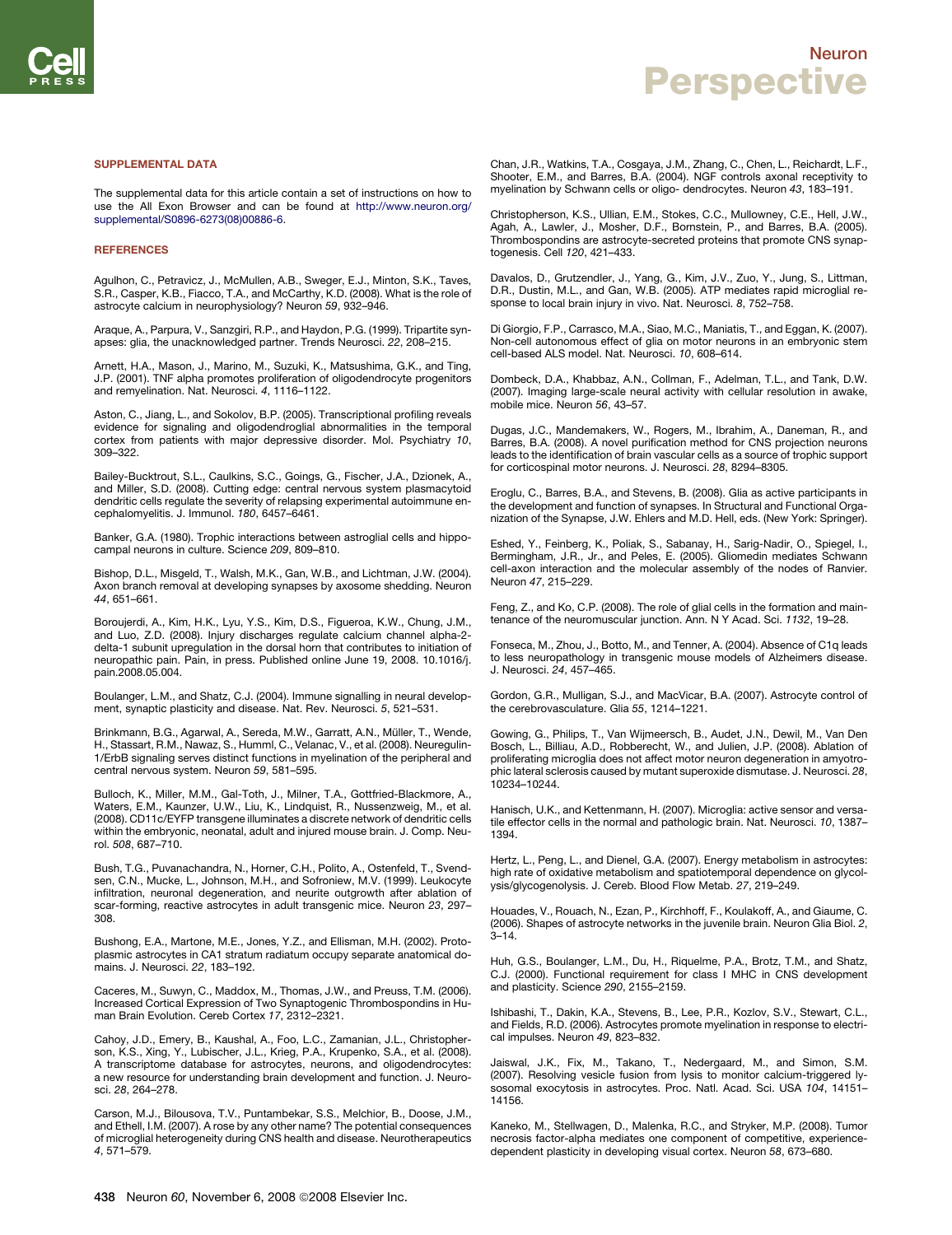<span id="page-9-0"></span>Li, D., Ropert, N., Koulakoff, A., Giaume, C., and Oheim, M. (2008). Lysosomes are the major vesicular compartment undergoing Ca2+-regulated exocytosis from cortical astrocytes. J. Neurosci. *28*, 7648–7658.

Liauw, J., Hoang, S., Choi, M., Eroglu, C., Choi, M., Sun, G., Percy, M., Widman-Tobriner, B., Bliis, T., Guzmann, R.G., et al. (2008). Thrombospondins 1 and 2 are necessary for synaptic plasticity and functional recovery after stroke. J. Cereb. Blood Flow Metab. *28*, 1722–1732.

Lobsiger, C.S., and Cleveland, D.W. (2007). Glial cells as intrinsic component of non-cell-autonomous neurodegenerative disease. Nat. Neurosci. *10*, 1355– 1360.

Lovatt, D., Sonnewald, U., Waagepetersen, H.S., Schousboe, A., He, W., Lin, J.H., Han, X., Takano, T., Wang, S., Sim, F.J., et al. (2007). The transcriptome and metabolic gene signature of protoplasmic astrocytes in the adult murine cortex. J. Neurosci. *27*, 12255–12266.

Makita, T., Sucov, H.M., Gariepy, C.E., Yanagisawa, M., and Ginty, D.D. (2008). Endothelins are vascular-derived axonal guidance cues for developing sympathetic neurons. Nature *452*, 759–763.

Mauch, D.H., Nagler, K., Schumacher, S., Goritz, C., Muller, E.C., Otto, A., and Pfrieger, F.W. (2001). CNS synaptogenesis promoted by glia-derived cholesterol. Science *294*, 1354–1357.

Metea, M.R., and Newman, E.A. (2006). Glial cells dilate and constrict blood vessels: a mechanism of neurovascular coupling. J. Neurosci. *26*, 2862–2870.

Miller, G. (2005). The Dark Side of Glia. Science *308*, 778–781.

Miller, S.D., McMahon, E.J., Schreiner, B., and Bailey, S.L. (2007). Antigen presentation in the CNS by myeloid dendritic cells drives progression of relapsing experimental autoimmune encephalomyelitis. Ann. N Y Acad. Sci. *1103*, 179– 191.

Müller, C.M., and Best, J. (1989). Ocular dominance plasticity in adult cat visual cortex after transplantation of cultured astrocytes. Nature *342*, 427–430.

Mustafa, A.K., Kim, P.M., and Snyder, S.H. (2004). D-Serine as a putative glial neurotransmitter. Neuron Glia Biol. *1*, 275–281.

Nagai, M., Re, D.B., Nagata, T., Chalazonitis, A., Jessell, T.M., Wichterle, H., and Przedborski, S. (2007). Astrocytes expressing ALS-linked mutated SOD1 release factors selectively toxic to motor neurons. Nat. Neurosci. *10*, 615–622.

Nielsen, J.A., Maric, D., Lau, P., Barker, J.L., and Hudson, L.D. (2006). Identification of a novel oligodendrocyte cell adhesion protein using gene expression profiling. J. Neurosci. *26*, 9881–9891.

Nimmerjahn, A., Kirchhoff, F., and Helmchen, F. (2005). Resting microglial cells are highly dynamic surveillants of brain parenchyma in vivo. Science *308*, 1314–1318.

O'Collins, V.E., Macleod, M.R., Donnan, G.A., Horky, L.L., van der Worp, B.H., and Howells, D.W. (2006). 1,026 experimental treatments in acute stroke. Ann. Neurol. *59*, 467–477.

Pacifici, R., and Rankin, D. (2008). Foundation led drug discovery. Scientist *22*, 28–29.

Panatier, A., Theodosis, D.T., Mothet, J.P., Touquet, B., Pollegioni, L., Poulain, D.A., and Oliet, S.H. (2006). Glia-derived D-serine controls NMDA receptor activity and synaptic memory. Cell *125*, 775–784.

Pascual, O., Casper, K.B., Kubera, C., Zhang, J., Revilla-Sanchez, R., Sul, J.Y., Takano, H., Moss, S.J., McCarthy, K., and Haydon, P.G. (2005). Astrocytic purinergic signaling coordinates synaptic networks. Science *310*, 113– 116.

Paukert, M., and Bergles, D.E. (2006). Synaptic communication between neurons and NG2+ cells. Curr. Opin. Neurobiol. *16*, 515–521.

Petzold, G., Albeanu, D., Sato, T., and Murthy, V. (2008). Coupling of neural activity to blood flow in olfactory glomeruli is mediated by astrocytic pathways. Neuron *58*, 897–910.

Pfrieger, F.W., and Barres, B.A. (1997). Synaptic efficacy enhanced by glial cells in vitro. Science *277*, 1684–1687.

Pogoda, H.M., Sternheim, N., Lyons, D.A., Diamond, B., Hawkins, T.A., Woods, I.G., Bhatt, D.H., Franzini-Armstrong, C., Dominguez, C., Arana, N., et al. (2006). A genetic screen identifies genes essential for development of myelinated axons in zebrafish. Dev. Biol. *298*, 118–131.

Roesch, K., Jadhav, A.P., Trimarchi, J.M., Stadler, M.B., Roska, B., Sun, B.B., and Cepko, C.L. (2008). The transcriptome of retinal Müller glial cells. J. Comp. Neurol. *509*, 225–238.

Santambrogio, L., Belyanskaya, S.L., Fischer, F.R., Cipriani, B., Brosnan, C.F., Ricciardi-Castagnoli, P., Stern, L.J., Strominger, J.L., and Riese, R. (2001). Developmental plasticity of CNS microglia. Proc. Natl. Acad. Sci. USA *98*, 6295–6300.

Saunders, N.R., Ek, C.J., Habgood, M.D., and Dziegielewska, K.M. (2008). Barriers in the brain: a renaissance? Trends Neurosci. *31*, 279–286.

Schummers, J., Yu, H., and Sur, M. (2008). Tuned responses of astrocytes and their influence on hemodynamic signals in the visual cortex. Science *320*, 1638–1643.

Shen, Q., Goderie, S.K., Jin, L., Karanth, N., Sun, Y., Abramova, N., Vincent, P., Pumiglia, K., and Temple, S. (2004). Endothelial cells stimulate selfrenewal and expand neurogenesis of neural stem cells. Science *304*, 1338– 1340.

Silver, J., and Miller, J.H. (2004). Regeneration beyond the glial scar. Nat. Rev. Neurosci. *5*, 146–156.

Somjen, G. (1988). Nervenkitt: notes on the history of the concept of neuroglia. Glia *1*, 2–9.

Sorensen, A., Moffat, K., Thomson, C., and Barnett, S.C. (2008). Astrocytes, but not olfactory ensheathing cells or Schwann cells, promote myelination of CNS axons in vitro. Glia *56*, 750–763.

Soulet, D., and Rivest, S. (2008). Microglia. Curr. Biol. *18*, R506–R508.

Stellwagen, D., and Malenka, R.C. (2006). Synaptic scaling mediated by glial TNF-alpha. Nature *440*, 1054–1059.

Stevens, B., Allen, N.J., Vazquez, L.E., Howell, G.R., Christopherson, K.S., Nouri, N., Micheva, K.D., Mehalow, A.K., Huberman, A.D., Stafford, B., et al. (2007). The classical complement cascade mediates CNS synapse elimination. Cell *131*, 1164–1178.

Takano, T., Han, X., Deane, R., Zlokovic, B., and Nedergaard, M. (2007). Two-photon imaging of astrocytic Ca2+ signaling and the microvasculature in experimental mice models of Alzheimer's disease. (2007). Ann. N Y Acad. Sci. *1097*, 40–50.

Tavazoie, M., Van der Veken, L., Silva-Vargas, V., Louissaint, M., Colonna, L., Zaidi, B., Garcia-Verdugo, J.M., and Doetsch, F. (2008). A specialized vascular niche for adult neural stem cells. Cell Stem Cell *3*, 279–288.

Trajkovic, K., Dhaunchak, A.S., Goncalves, J.T., Wenzel, D., Schneider, A., Bunt, G., Nave, K.A., and Simons, M. (2006). Neuron to glia signaling triggers myelin membrane exocytosis from endosomal storage sites. J. Cell Biol. *172*, 937–948.

Tran, M.D., and Neary, J.T. (2006). Purinergic signaling induces thrombospondin-1 expression in astrocytes. Proc. Natl. Acad. Sci. USA *103*, 9321–9326.

Ullian, E.M., Sapperstein, S.K., Christopherson, K.S., and Barres, B.A. (2001). Control of synapse number by glia. Science *291*, 657–661.

Ventura, R., and Harris, K.M. (1999). Three-dimensional relationships between hippocampal synapses and astrocytes. J. Neurosci. *19*, 6897–6906.

Wagner, B., Natarajan, A., Grünaug, S., Kroismayr, R., Wagner, E.F., and<br>Sibilia, M. (2006). Neuronal survival depends on EGFR signaling in cortical but not midbrain astrocytes. EMBO J. *25*, 752–762.

Wang, X., Lou, N., Xu, Q., Tian, G.F., Peng, W.G., Han, X., Kang, J., Takano, T., and Nedergaard, M. (2006). Astrocytic Ca2+ signaling evoked by sensory stimulation in vivo. Nat. Neurosci. *9*, 816–823.

Watkins, T.A., Emery, B., Mulinyawe, S., and Barres, B. (2008). Distinct stages of myelination regulated by  $\gamma$ -secretase and astrocytes in a rapidly myelinating CNS coculture system. Neuron *60*, in press.